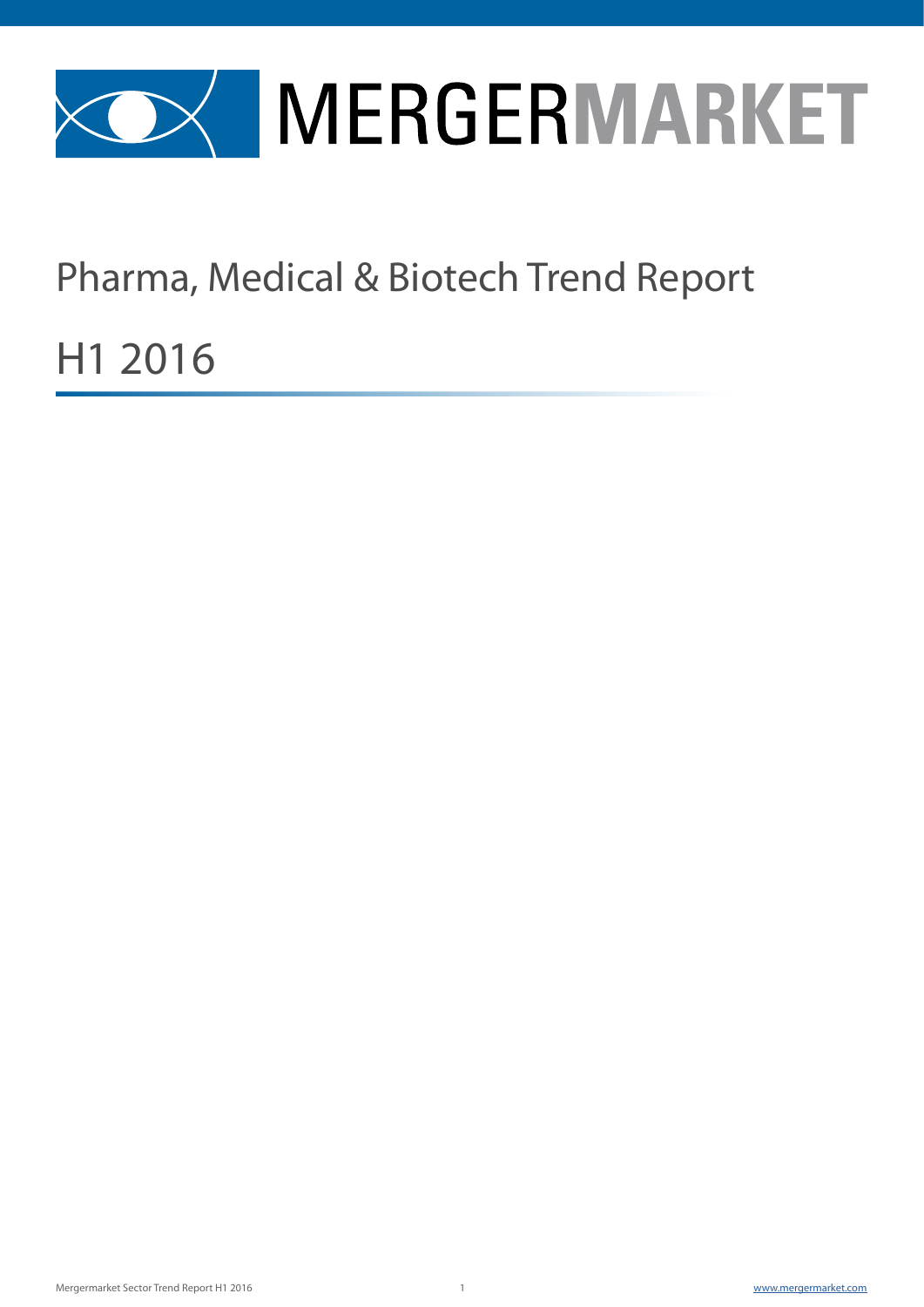450

**Value of deals (US\$bn)**

/alue of deals (US\$bn)



1,000

#### **Data analysis**

Pharma, Medical & Biotech (PMB) continued to have an impact on M&A activity in H1 2016, becoming the third-leading sector globally. Despite seeing a slight decline of 10.2% by value compared to H1 2015 (US\$ 182.4bn, 716 deals) – no small feat considering last year saw record highs from which most other sectors have more steeply fallen – PMB recorded a total deal value of US\$ 163.8bn across 631 deals, and accounted for 12.3% of global M&A value.

PMB's relatively strong performance in the first half of the year is all the more noteworthy considering recent clampdowns on so-called tax inversion transactions, popular in the PMB sector, by government regulators. Following the introduction of additional rules by the US Treasury Department in early April 2016, the

largest Pharmaceutical and de-facto inversion in history – US-based Pfizer's US\$ 183.7bn bid for Ireland-based Allergan – collapsed, and has potentially discouraged other deals of similar size and nature.

US-based PMB activity, which accounted for 66.8% of global PMB value with 241 deals worth US\$ 109.3bn, experienced a noticeable slowdown in H1 2016, falling 23.6% compared to H1 2015 (US\$ 143bn, 287 deals). The US PMB trend was driven mainly by its top two transactions: the US\$ 35.2bn cross-border transaction between Ireland-based Shire Plc and US-based Baxalta, the largest US PMB transaction of the period, which accounted for 32.2% of US market share and 21.5% of global sector market share. The second-largest PMB transaction, US-based Abbott Laboratories' US\$ 29.9bn bid for US-based St. Jude Medical, accounted for 27.4% of US market share, and 18.2% of global sector market share.

Europe, meanwhile, experienced a significant increase within its own PMB sector. With 215 transactions worth US\$ 35.2bn, Europe's total PMB value increased by 92.8% compared to H1 2015, with 235 deals worth US\$ 18.3bn. Consequently, Europe contributed 21.5% to global PMB value in the first half



**Global sub-sector trend**

of 2016. The driving force behind such an increase was the third-largest PMB transaction between Germany-based Boehringer Ingelheim and Francebased pharmaceutical company Merial, worth US\$ 12.6bn, which accounted for 35.7% of Europe's total PMB value, and 7.7% of global sector value.

The Asia-Pacific region, currently undergoing a high volume of domestic market volatility, had no significant contributions within the PMB sector for H1 2016, accounting for only 6.5% of total PMB value globally with 110 deals worth US\$ 10.6bn. The US\$ 1.2bn acquisition of 12 China-based pharmaceutical companies by Shanghai Shyndec Pharmaceutical was the largest transaction in Asia (excluding Japan), accounting for 11.2% of total regional market share.

Pharmaceuticals was the leading sub-sector in the first half of 2016 with 162 deals worth US\$ 83.2bn, which declined by 34.4% compared to H1 2015 (US\$ 126.8bn, 185 deals) and accounted for 50.8% of global sector market share. Shire's acquisition of Baxalta was the key deal for the sub-sector, accounting for 42.3% of total Pharmaceutical market share. Medical ranked behind Pharmaceuticals, with a total value of US\$ 74.5bn across 394 deals in H1, up 45.5% compared to the same period last year (US\$ 51.2, 461 deals),

> and accounting for 45.4% of global PMB value. The Abbott Laboratories/St. Jude Medical deal has been the primary reason behind the subsector's deal value increase, accounting for 40.1% of total Medical market share. Biotechnology contributed only 3.7% to total PMB market share with 75 deals worth US\$ 6.1bn, up 36.7% compared to H1 2015 (US\$ 4.5bn, 70 deals).

With the global market uncertainty over Brexit and increased regulations from government authorities, the days of high valuations and transactions based largely on tax incentive schemes within the PMB sector may be numbered. However, where one door closes, usually another one opens.

#### **Regional breakdown**



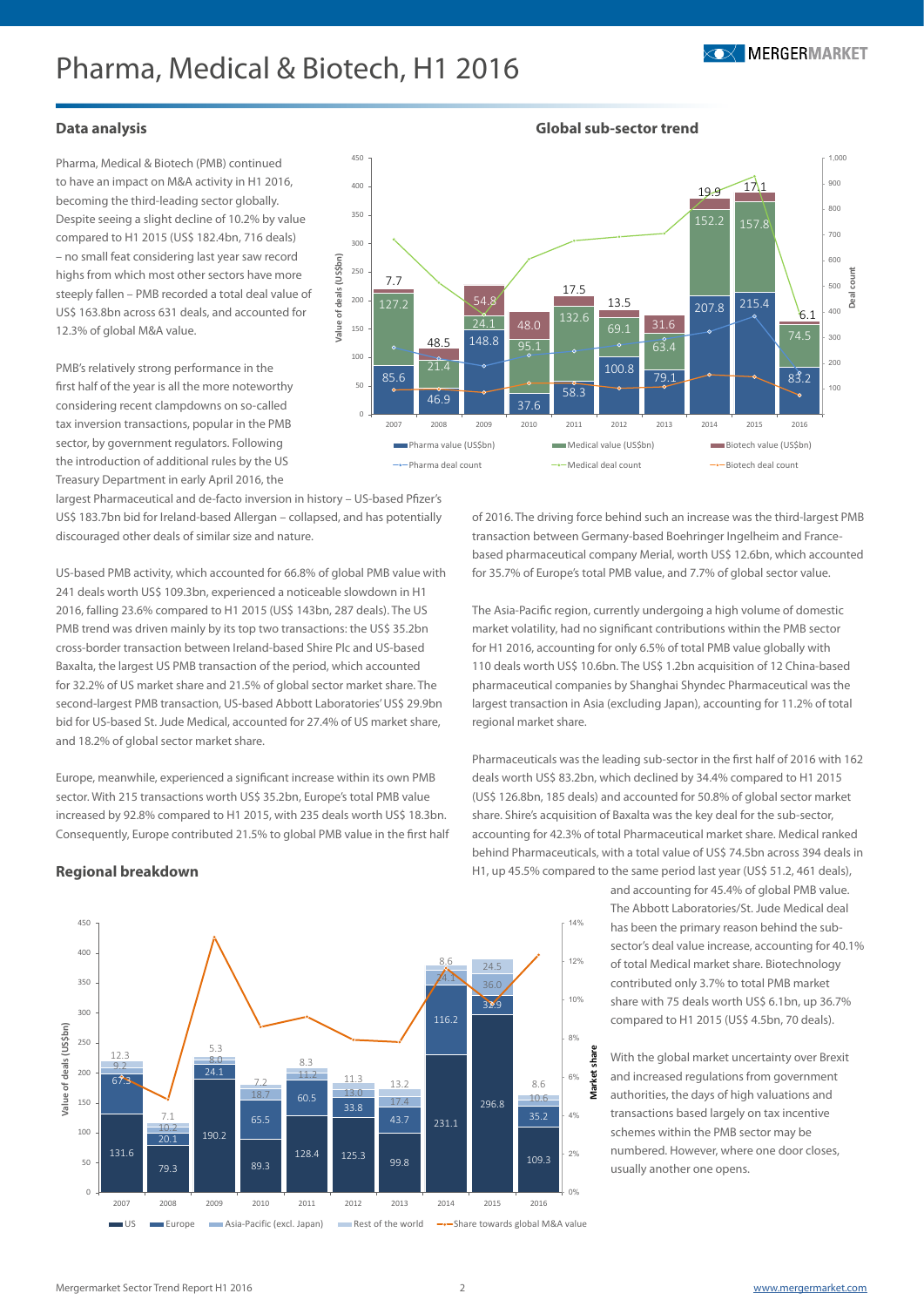### **Top deals**

| Value<br>(US\$m) | <b>Deal details</b>                                                                                                                                       | <b>Advisory details</b>                                                                                                                                                                                                                                                                                                                                                                                                         |
|------------------|-----------------------------------------------------------------------------------------------------------------------------------------------------------|---------------------------------------------------------------------------------------------------------------------------------------------------------------------------------------------------------------------------------------------------------------------------------------------------------------------------------------------------------------------------------------------------------------------------------|
| 35,219           | <b>Announcement date: 11-Jan-16</b><br>Target: Baxalta Inc (USA)<br><b>Bidder:</b> Shire Plc (Ireland-Republic)<br>Seller: -                              | FA to sell-side: Citi; Goldman Sachs<br>LA to sell-side: Jones Day; Kirkland & Ellis; Skadden Arps<br>Slate Meagher & Flom; Advising FA: White & Case; Fried Frank<br>Harris Shriver & Jacobson<br>FA to buy-side: Barclays; Deutsche Bank; Evercore Partners<br>Inc; Morgan Stanley<br>LA to buy-side: Arthur Cox; Cravath, Swaine & Moore, Ropes<br>& Gray; Slaughter and May; Advising FA: Freshfields Bruckhaus<br>Deringer |
| 29,850           | <b>Announcement date: 28-Apr-16</b><br>Target: St. Jude Medical Inc (USA)<br><b>Bidder:</b> Abbott Laboratories (USA)<br>Seller: -                        | FA to sell-side: Guggenheim Partners<br>LA to sell-side: Gibson Dunn & Crutcher; Advising FA: White &<br>Case<br>FA to buy-side: Bank of America Merrill Lynch; Evercore<br>Partners<br>LA to buy-side: Baker & McKenzie; Baker Botts; Cleary<br>Gottlieb Steen & Hamilton; Wachtell, Lipton, Rosen & Katz;<br>Advising FA: Davis Polk & Wardwell; Wilson Sonsini Goodrich &<br>Rosati                                          |
| 12,564           | Announcement date: 27-Jun-16<br><b>Target: Merial SAS (France)</b><br>Bidder: Boehringer Ingelheim GmbH<br>(Germany)<br><b>Seller:</b> Sanofi SA (France) | FA to sell-side: -<br>LA to sell-side: -<br>FA to buy-side: Bank of America Merrill Lynch; Rothschild<br>LA to buy-side: Freshfields Bruckhaus Deringer                                                                                                                                                                                                                                                                         |
| 9,933            | <b>Announcement date: 10-Feb-16</b><br>Target: Meda AB (Sweden)<br><b>Bidder:</b> Mylan NV (United Kingdom)<br>Seller: -                                  | FA to sell-side: Rothschild; SEB<br>LA to sell-side: Mannheimer Swartling; Advising FA: White &<br>Case<br>FA to buy-side: Centerview Partners; Handelsbanken Capital<br><b>Markets</b><br>LA to buy-side: Cravath, Swaine & Moore; NautaDutilh;<br>Stibbe; Vinge; Advising FA: Cadwalader, Wickersham & Taft;<br>Advising Debt Provider: Davis Polk & Wardwell                                                                 |
| 7,493            | <b>Announcement date: 01-Feb-16</b><br>Target: Alere Inc (USA)<br><b>Bidder:</b> Abbott Laboratories (USA)<br>Seller: -                                   | FA to sell-side: JPMorgan<br>LA to sell-side: Cravath, Swaine & Moore; Advising FA: Davis<br>Polk & Wardwell<br>FA to buy-side: Evercore Partners<br>LA to buy-side: Jones Day; Kirkland & Ellis; Advising FA:<br>Wilson Sonsini Goodrich & Rosati                                                                                                                                                                              |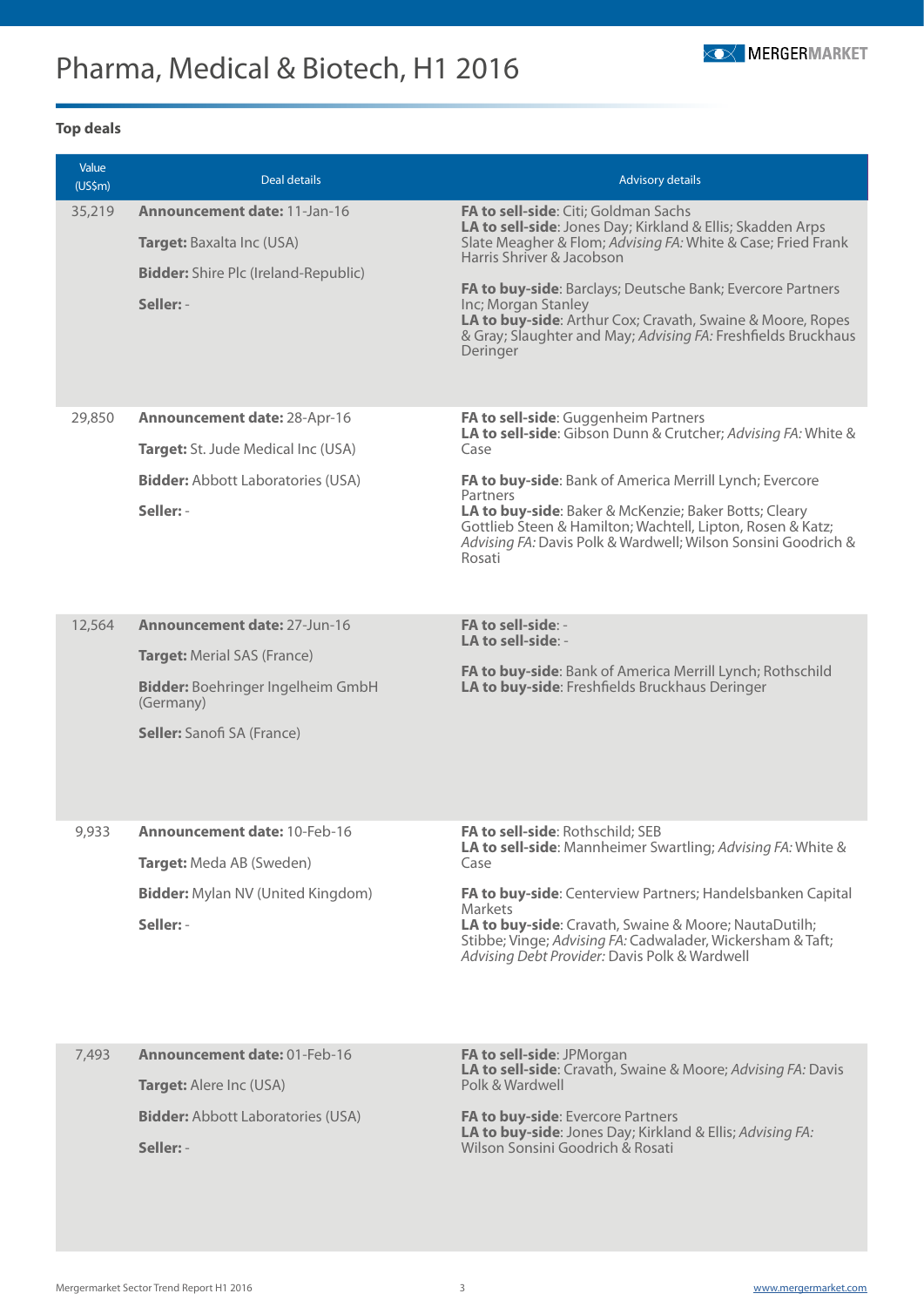|                        | Pharma,<br>Medical,<br><b>Biotech</b> | <b>TMT</b>     | Industrials<br>and Chemicals | Consumer     | Energy,<br>Mining,<br><b>Utilities</b> | <b>Busines</b><br><b>Services</b> | <b>Financial</b><br><b>Services</b> | Other |
|------------------------|---------------------------------------|----------------|------------------------------|--------------|----------------------------------------|-----------------------------------|-------------------------------------|-------|
| <b>North America</b>   | 633                                   | 508            | 309                          | 282          | 444                                    | 313                               | 177                                 | 239   |
| Europe                 | 212                                   | 439            | 521                          | 619          | 315                                    | 226                               | 296                                 | 527   |
| <b>North Asia</b>      | 149                                   | 323            | 543                          | 214          | 116                                    | 116                               | 154                                 | 372   |
| Australasia            | 51                                    | 101            | 42                           | 80           | 90                                     | 63                                | 72                                  | 128   |
| South Asia             | 54                                    | 121            | 92                           | 59           | 57                                     | 63                                | 117                                 | 106   |
| South East Asia        | 21                                    | 61             | 53                           | 62           | 76                                     | 28                                | 75                                  | 164   |
| <b>C&amp;S America</b> | 21                                    | 64             | 60                           | 89           | 102                                    | 54                                | 20                                  | 79    |
| Japan                  | 42                                    | 73             | 49                           | 39           | 14                                     | 17                                | 12                                  | 43    |
| <b>Central Asia</b>    | $\mathsf 0$                           | $\overline{2}$ | 6                            | 5            | 17                                     | $\mathbf{1}$                      | $\overline{2}$                      | 5     |
| Africa                 | 8                                     | 13             | 35                           | 20           | 56                                     | 12                                | 20                                  | 49    |
| <b>Middle East</b>     | $\overline{2}$                        | $\overline{4}$ | 13                           | $\mathbf{0}$ | 14                                     | 4                                 | $\overline{0}$                      | 125   |

#### **Heat chart based on potential companies for sale**

#### **Drivers**

In the health care industry, especially in North America, experts anticipate strong activity driven by strategic and financial buyers for the rest of the year. PE firms across the US have some of the largest funds to date for acquisitions and investment, and their limited partner investors are pressuring them to put those resources to work as quickly as possible. Though companies scared by the downturn in commodities prices have hit the pause button on hiring for now, some will begin to look toward inorganic growth fueled by cheap debt and balance sheet cash, acting as drivers for M&A activity throughout the remainder of the year, with sellers expecting to get 8x-10x EBITDA on larger deals in the healthcare and pharmaceutical space.

Forthcoming changes to EU directives on medical devices and in vitro diagnostics (IVD) may lead to greater opportunities for CROs and service companies as well as industry consolidation in Europe. However, the influence of UK notified bodies, which oversee compliance with EU rules, is now in question following Brexit. Experts agreed that the UK's referendum to leave the EU will complicate device regulation implementation – if the UK exits the EU, UK notified bodies will not be permitted to issue certificates for compliance with EU law and will lose business, unless politicians negotiate a recognition agreement similar to Switzerland, Turkey, Norway or Australia during the two-year exit period.

Brazilian health care targets could help to stimulate M&A activity in Central & South America this year. Since early 2015, approximately 1.8 million people have lost their health insurance due to rising unemployment, leaving many health insurance and hospital operators in Brazil in dire financial straits and in need of a capital injection. Such relatively cheap assets have proved to be attractive potential targets for some bidders such as Asisa, a privately held, Spanish health insurance and hospital management company currently analyzing options in the Brazilian healthcare sector. A spokesperson for Madrid-based Asisa said the Spanish company is focused on expanding its operations overseas and is indeed weighing options to enter the Brazilian healthcare industry, including acquisitions, joint ventures or the set-up of a local business from scratch. Further, opportunities in Brazil have been boosted by a new law enacted in early 2015 that lifted the ban on foreign investments in Brazilian hospital and medical clinics.

Mexico's pharmaceutical M&A market has stalled for the moment due to high valuations and reluctance by regional, family-owned businesses to sell. With strong cash flow generation and great expectations for the future, as well as reason to hold out for offers that do not meet their expectations, many family-owned Mexican pharmaceutical companies are currently happy with their businesses and looking to expand to other countries and innovating in different subsectors. In Latin America, owners of Mexican family businesses are the most reluctant to sell their companies, as they value their contribution to society and their status in the community over money. Rather than selling, Mexican pharmaceutical companies see themselves more as consolidators, looking for regional acquisitions or partnerships. Additionally, those interested in acquiring a Mexican pharmaceutical company should be prepared to make large cash payouts, following a precedent set by recent deals. The country's pharmaceutical sector is one of the most expensive as they have performed better in the country's currently depressed economy.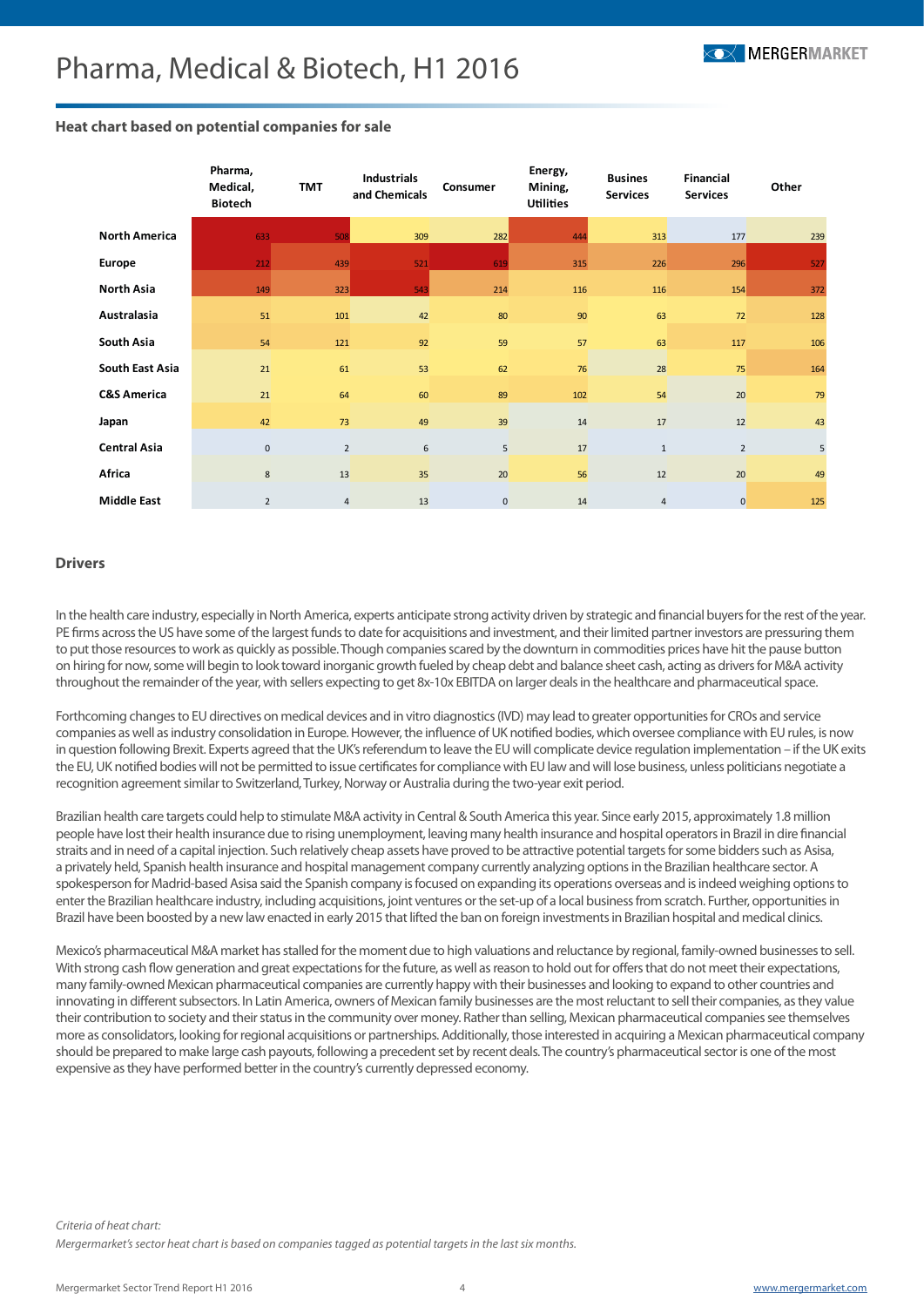

### Financial advisor league table by value

| Ranking        |                |                               | H1 2016         |            | H1 2015         |                   |  |
|----------------|----------------|-------------------------------|-----------------|------------|-----------------|-------------------|--|
| H1 2016        | H1 2015        | <b>Company Name</b>           | Value<br>(US5m) | Deal count | Value<br>(US5m) | % Value<br>change |  |
|                | 12             | <b>Evercore Partners</b>      | 81,746          | 8          | 11,913          | 586.2%            |  |
| $\overline{2}$ | 7              | <b>Barclays</b>               | 49,543          | 9          | 26,499          | 87.0%             |  |
| 3              | 4              | Morgan Stanley                | 48,072          | 5          | 40,279          | 19.3%             |  |
| $\overline{4}$ | 9              | Bank of America Merrill Lynch | 47,555          | 6          | 17,929          | 165.2%            |  |
| 5              | 6              | Citi                          | 42,285          | 6          | 28,645          | 47.6%             |  |
| 6              | 11             | <b>Guggenheim Partners</b>    | 41,506          | 6          | 16,490          | 151.7%            |  |
| $\overline{7}$ | 8              | Deutsche Bank                 | 39,317          | 8          | 25,801          | 52.4%             |  |
| 8              | $\overline{2}$ | Goldman Sachs                 | 38,884          | 6          | 58,906          | $-34.0%$          |  |
| 9              | 15             | Rothschild                    | 26,792          | 8          | 6,344           | 322.3%            |  |
| 10             |                | <b>JPMorgan</b>               | 21,867          | 12         | 105,111         | $-79.2%$          |  |

#### Financial advisor league table by deal count

| Ranking        |                |                          | H1 2016          |            | H1 2015         |                 |
|----------------|----------------|--------------------------|------------------|------------|-----------------|-----------------|
| H1 2016        | H1 2015        | <b>Company Name</b>      | Value<br>(US\$m) | Deal count | Value<br>(US5m) | Count<br>change |
|                | 5              | <b>Jefferies</b>         | 7,980            | 15         | 16              | $-1$            |
| 2              | 9              | Deloitte                 | 610              | 13         | 12              |                 |
| 3              |                | JPMorgan                 | 21,867           | 12         | 24              | $-12$           |
| $\overline{4}$ | $\overline{4}$ | PwC                      | 1,191            | 12         | 18              | $-6$            |
| 5              | 12             | Houlihan Lokey           | 2,100            | 10         | 9               |                 |
| 6              | 11             | <b>Barclays</b>          | 49,543           | 9          | 10              | $-1$            |
| $\overline{ }$ | $\overline{7}$ | EY                       | 1,328            | 9          | 12              | $-3$            |
| 8              | 22             | <b>Evercore Partners</b> | 81,746           | 8          | 5               | 3               |
| 9              | 14             | Deutsche Bank            | 39,317           | 8          | 8               | 0               |
| 10             | 3              | Rothschild               | 26,792           | 8          | 19              | $-11$           |

### Legal advisor league table by value

| Ranking        |         |                                       | H1 2016         |            | H1 2015          |                   |
|----------------|---------|---------------------------------------|-----------------|------------|------------------|-------------------|
| H1 2016        | H1 2015 | <b>Company Name</b>                   | Value<br>(US5m) | Deal count | Value<br>(US\$m) | % Value<br>change |
|                | 11      | White & Case                          | 84,770          | 17         | 35,886           | 136.2%            |
| $\overline{2}$ | 4       | Cravath, Swaine & Moore               | 60,606          | 6          | 48,833           | 24.1%             |
| 3              | 9       | Freshfields Bruckhaus Deringer        | 51,119          | 6          | 36,533           | 39.9%             |
| $\overline{4}$ | 16      | Kirkland & Ellis                      | 50,177          | 15         | 28,099           | 78.6%             |
| 5              | 2       | Davis Polk & Wardwell                 | 49,261          | 11         | 78,287           | $-37.1%$          |
| 6              | 46      | Jones Day                             | 44,740          | 15         | 6,116            | 631.5%            |
| 7              | 22      | Fried Frank Harris Shriver & Jacobson | 39,686          | 5          | 23,198           | 71.1%             |
| 8              |         | Skadden Arps Slate Meagher & Flom     | 37,975          | 10         | 87,738           | $-56.7\%$         |
| 9              | 25      | Wilson Sonsini Goodrich & Rosati      | 37,343          | 4          | 19,304           | 93.4%             |
| 10             | 10      | Ropes & Gray                          | 37,242          | 13         | 36,320           | 2.5%              |

### Legal advisor league table by deal count

| Ranking        |         |                        | H1 2016         |            | H1 2015          |                 |
|----------------|---------|------------------------|-----------------|------------|------------------|-----------------|
| H1 2016        | H1 2015 | <b>Company Name</b>    | Value<br>(US5m) | Deal count | Value<br>(US\$m) | Count<br>change |
|                | 7       | White & Case           | 84,770          | 17         | 19               | $-2$            |
| $\overline{2}$ | 2       | <b>DLA Piper</b>       | 1,654           | 17         | 23               | -6              |
| 3              | 11      | Goodwin Procter        | 7,945           | 16         | 15               |                 |
| 4              | 5       | Kirkland & Ellis       | 50,177          | 15         | 20               | $-5$            |
| 5              |         | Jones Day              | 44,740          | 15         | 26               | $-11$           |
| 6              | 14      | Baker & McKenzie       | 36,254          | 14         | 12               | $\overline{2}$  |
| $\overline{7}$ | 4       | Ropes & Gray           | 37,242          | 13         | 20               | $-7$            |
| 8              | 3       | Latham & Watkins       | 5,157           | 13         | 22               | $-9$            |
| 9              | 6       | Weil Gotshal & Manges  | 19,952          | 12         | 20               | $-8$            |
| 10             | 17      | McDermott Will & Emery | 405             | 12         | 12               | 0               |